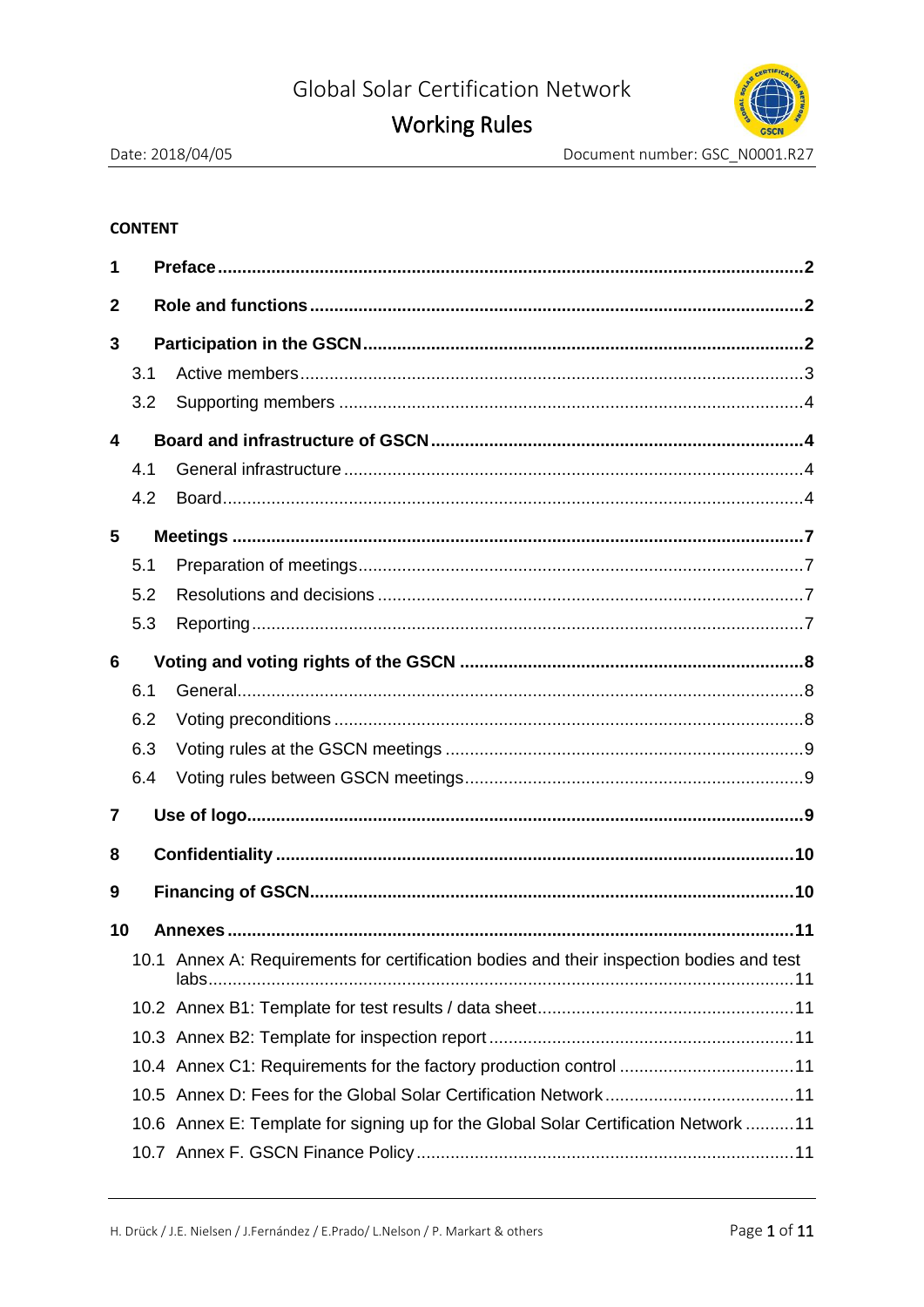#### Preface

This document is prepared by Harald Drück, GSCN Chairman with comments / input from Eileen Prado, GSCN Treasurer and Executive Director Solar Rating & Certification Corporation (SRCC), USA; Jan Erik Nielsen, GSCN Manager and manager of SolarKey Int., Denmark; Jaime Fernández González-Granda, Member of GSCN Internal Quality Committee and Product Officer, AENOR, Spain; Les Nelson, GSCN Vice Chair and Vice President IAPMO Solar Heating & Cooling Programs, USA and other distinguished colleagues.

The basic work for the elaboration of this document was performed within the Task 43 (Solar Rating and Certification) of the Solar Heating and Cooling Program (SHC) of the International Energy Agency (IEA).

## **1 Role and functions**

The overall mission of the Global Solar Certification Network (GSCN) is to act as a framework for – and give support to - the harmonization of testing and inspection procedures and certification programmes for solar thermal products.

The aim of the GSCN activities is to facilitate worldwide cross-border trading for manufacturers of solar thermal products and minimize the need for re-testing and re-inspection in different countries.

The Global Solar Certification Network is the experience exchange circle of all parties involved in Global Solar Certification activities.

The key activity of the Global Solar Certification Network (GSCN) is to harmonize procedures for certification, testing and inspection of solar thermal products.

To achieve this goal the GSCN may:

- recommend and define requirements for certification bodies, testing laboratories, inspectors and inspections bodies participating in certification schemes to be recognized by the GSCN
- assist in cases of complaints, disputes and appeals, related to the harmonized procedures
- definition of guidelines how to proceed in cases where the available standards are unclear, outdated, limited in scope, inappropriate or not detailed enough
- assist in development of improved and/or new standards
- assist in improving and further developing certification schemes for solar thermal products
- perform activities to assure quality of work performed by testing laboratories, inspectors and inspection bodies as well as certification bodies
- may organise peer assessment activities and round robin activities
- exchange of experience concerning certification, testing and inspection of solar thermal products

Administrative activities shall include:

- operate the GSCN web site
- promote GSCN, international standards and harmonization of certification schemes
- maintenance of working rules for the GSCN
- organise meetings of the GSCN
- set fees for the participation in the GSCN

# **2 Participation in the GSCN**

In principle, the GSCN is open to all parties interested in harmonizing, improving and further developing global certification of solar thermal products.

Members are divided into two main groups: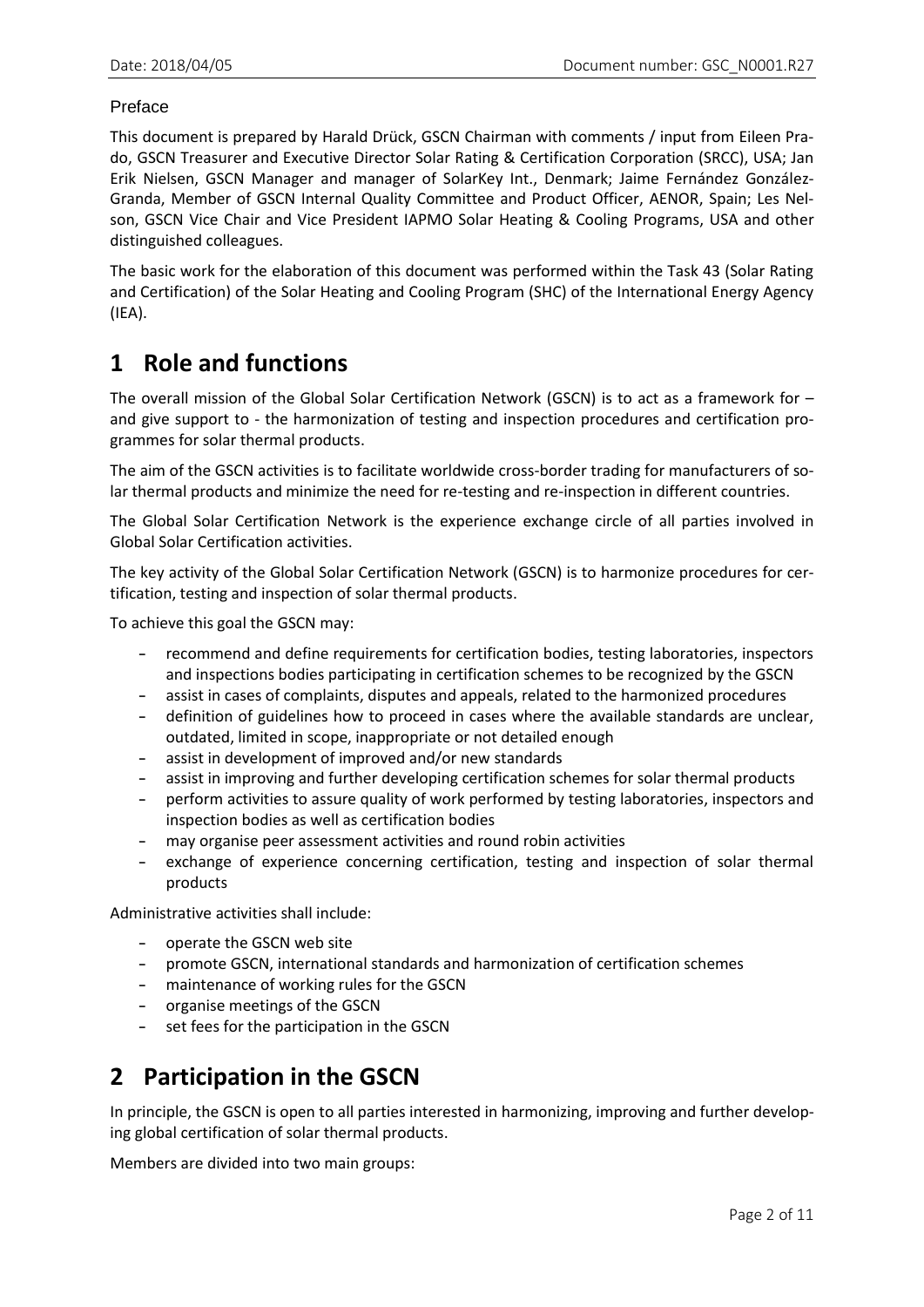- Active members: Operating bodies and industry members utilizing the concept of re-using test and inspection reports
- Supporting members: Observers and others

An updated list of active and passive members shall be kept by the GSCN manager.

## **2.1 Active members**

#### **2.1.1 Operating bodies**

Representatives from the following groups can be members in the GSCN:

- accredited certification bodies recognized by the GSCN
- accredited testing laboratories, inspectors and inspection bodies recognized by the GSCN

All operating bodies shall participate in at least every second regular meeting of the GSCN.

Accreditation certificates for certification bodies, inspection bodies and test labs shall be published at the website of the Global Solar Certification Network [\(WWW.GSCN.SOLAR\)](http://www.gscn.solar/) - alternatively a link to a website on that the accreditation certificate is directly available can be used.

All operating bodies shall sign up for membership using the template given in Annex E "Template for signing up for the Global Solar Certification Network".

#### **2.1.1.1 Certification bodies**

Certification bodies participating in the GSCN shall be recognised by the GSCN Board based on Annex A "Requirements for Certification Bodies and their subcontracted laboratories, inspection bodies and inspectors".

The certification body shall recognize at least one test lab and one inspection body also recognized by another certification body within 1 year from becoming a member. The GSCN will make available to the member, assessments done by the QAC on test labs and inspection bodies. The certification body should take into account the result of assessments done by the QAC when applying their own assessment procedures for test labs and inspectors. Test labs and inspectors / inspection bodies that are positively assessed by the QAC and fulfil requirements in Annex A should in general be accepted by the certification body. If the acceptance is not granted by the CB, this decision shall be documented.

#### **2.1.1.2 Testing laboratories**

Test labs participating in the GSCN shall be recognised by the GSCN Board based on Annex A "Requirements for Certification Bodies and their subcontracted laboratories, inspection bodies and inspector".

The recognition of the test lab by a certification body should not be based on the collection of fees.

#### **2.1.1.3 Inspectors and Inspection bodies**

Inspectors and Inspection bodies participating in the GSCN shall be recognised by the GSCN quality assurance committee (QAC) based on Annex A "Requirements for Certification Bodies and their subcontracted laboratories, inspection bodies and inspectors".

Inspectors and Inspection bodies shall have recognition by at least two certification bodies within 1 year from becoming member.

The recognition of the Inspectors and Inspection bodies by a certification body should not be based on the collection of fees.

#### **2.1.2 Industry members**

Any manufacturer and industry association can join the network – only requirement is paying the annual fee.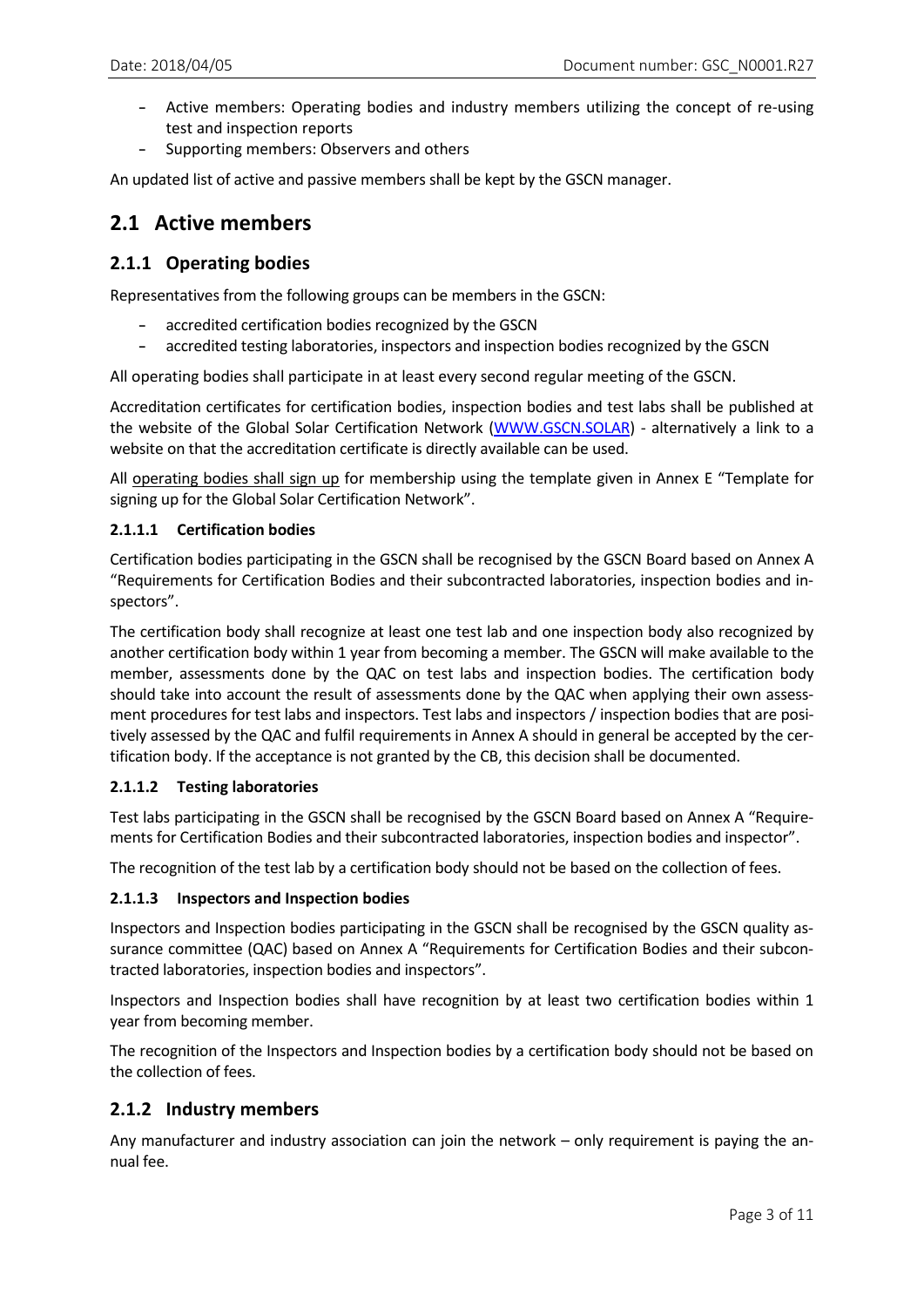Industry members can utilize the concept of re-using of test and inspection reports from one member certification body to another.

## **2.2 Supporting members**

Any interested party may participate as non-voting passive member with reduced fee (and services). This could be:

- certification bodies considering becoming active members
- testing laboratories considering becoming active members
- inspection bodies considering becoming active members
- manufacturers considering utilizing the system
- industry associations wanting to gather information
- other associations
- authorities
- …

# **3 Board and infrastructure of GSCN**

### **3.1 General infrastructure**

The GSCN will have a number of internal committees or working groups and a board to facilitate the work and assure a harmonized way of working and a fair competition among its members.

## **3.2 Board**

The board will have the responsibility of assuring that the policies of the GSCN are executed by the manager.

Board members are chosen among members of the GSCN in the following way:

- 2 test laboratory members per continent
- 2 certification body members per continent
- 2 industry representative per continent

*Note: In this context the following regions are considered as a continent: Europe, North America, South America, Africa including Middle East, Asia, Oceania*

Within the board there will be four officers with relevant responsibilities: Chairman, vice chairman, treasurer and secretary.

Officers of the GSCN may be proposed by any member.

The officers of the GSCN shall be related to at least one of the GSCN member categories and be elected as an individual.

The chairman and treasurer will be appointed for a period of 2 years and may be re-elected for further terms.

The vice chairman and secretary will be appointed initially for one year, then for a period of 2 years and may be re-elected for further terms.

In the absence of the chairman the vice chairman chairs the meeting.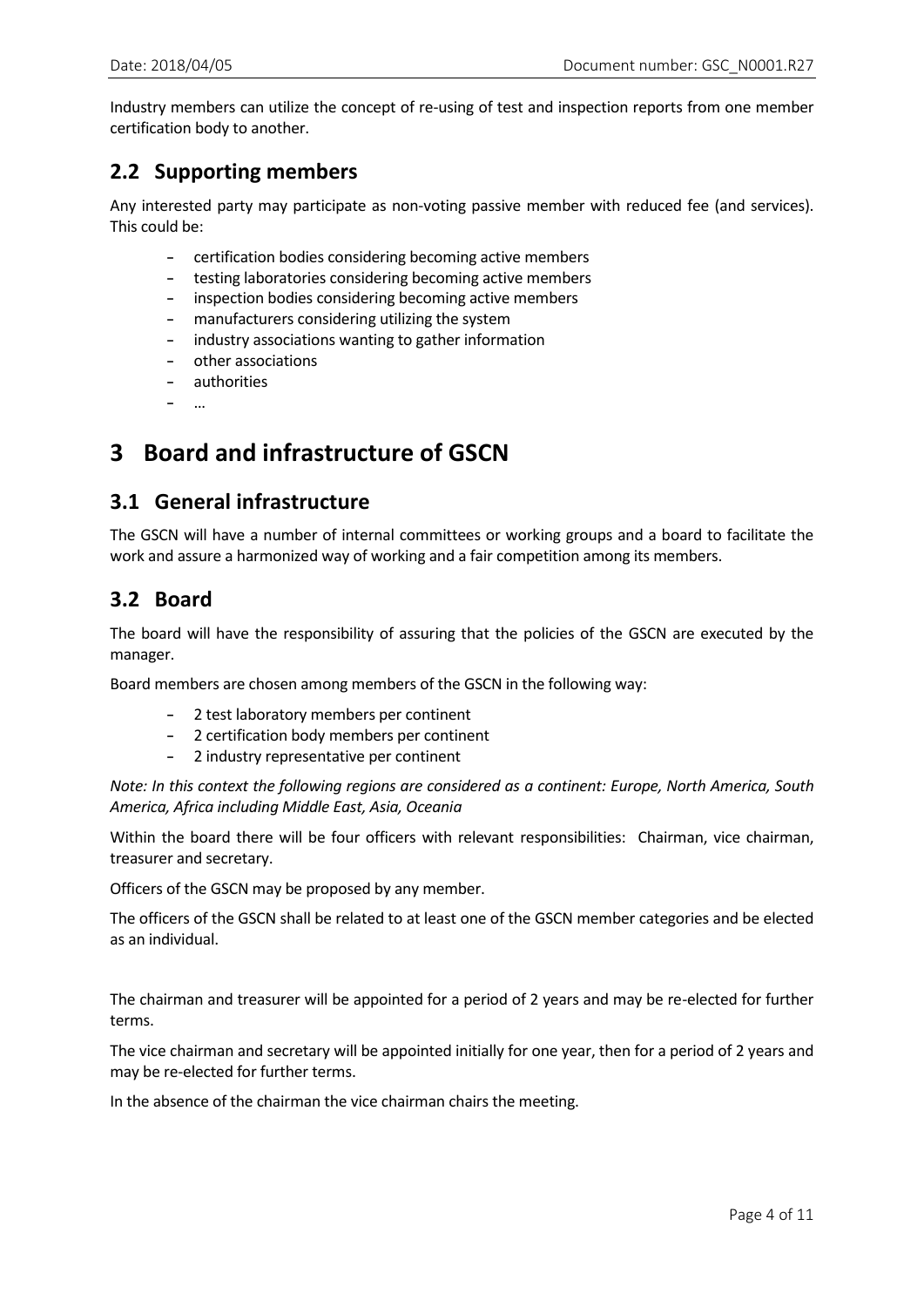In order to conduct a vote at board meetings there must be at least half of the board members present and at least three officers present and at least one representative from each of the three sectors (laboratories, certification bodies, and industry). An officer can represent a sector.

If a board member misses 3 consecutive meetings (without being excused by the chair), he/she can be removed from the board.

Voting can be done electronically between meetings, 10 days shall be allowed for the voting.

In order to keep a balanced representation, the officers must, at the time of election, have at least one member from each of the three sectors (laboratories, certification bodies, and industry) and there may be no more than two officers from the same continent.

#### **3.2.1 Composition of the Board**

#### **3.2.1.1 Board member sector and qualifications**

The board shall be composed of at least ten (10) and not more than thirty (36) voting members. Each board member shall represent a single organisation and no organisation shall be represented by more than one board member. Board members shall be chosen from the following three (3) stakeholder sectors:

- Industry Sector representatives, who shall be individuals employed or authorised by a GSCN Participant in good standing, and be involved in the manufacture, production, distribution, sale or installation of components or whole goods relating to certified products and services;
- Testing Laboratory Sector representatives, who shall be individuals employed or authorised by a GSCN Testing Laboratory Participant in good standing; and,
- Certification Body Sector representatives, who shall be individuals employed or authorised by a GSCN Certification Body Participant in good standing

Testing Laboratory Sector and Certification Body Sector representative shall not own, or be employed by, any solar energy product industry entity, nor shall they derive any significant direct income or other financial benefit from such solar energy industry activities. The Board shall establish policies regulating testing laboratory and certification body board members disclosure requirements, and the procedures for the review of board members disclosure statements.

#### **3.2.1.2 Additional board member requirements**

No more than 49% of the board shall be comprised of any one of the three sectors described previously at the time of elections. In addition, no more than 49% of the board shall be employed in or reside in the same continent at the time of elections. The Board may include the GSCN Immediate Past Chair, or another recent Past Chair if the Immediate Past Chair is unavailable or unwilling to serve. The Board shall establish policies to ensure that each Stakeholder Sector is represented appropriately on the Board with voting privileges, consistent with Board conflict of interest policies.

#### **3.2.1.3 Qualification of board members**

All board members shall possess appropriate experience, education, or training related to solar thermal energy, non-profit administration, or corporate and business operations, and shall be otherwise qualified according to requirements in this document and applicable corporate policies. The board may, in its discretion, determine additional qualifications for board members consistent with the requirements in this document.

#### **3.2.1.4 Use of alternates (substitutes) in the GSCN Board meetings.**

Use of alternates for board officers is not possible.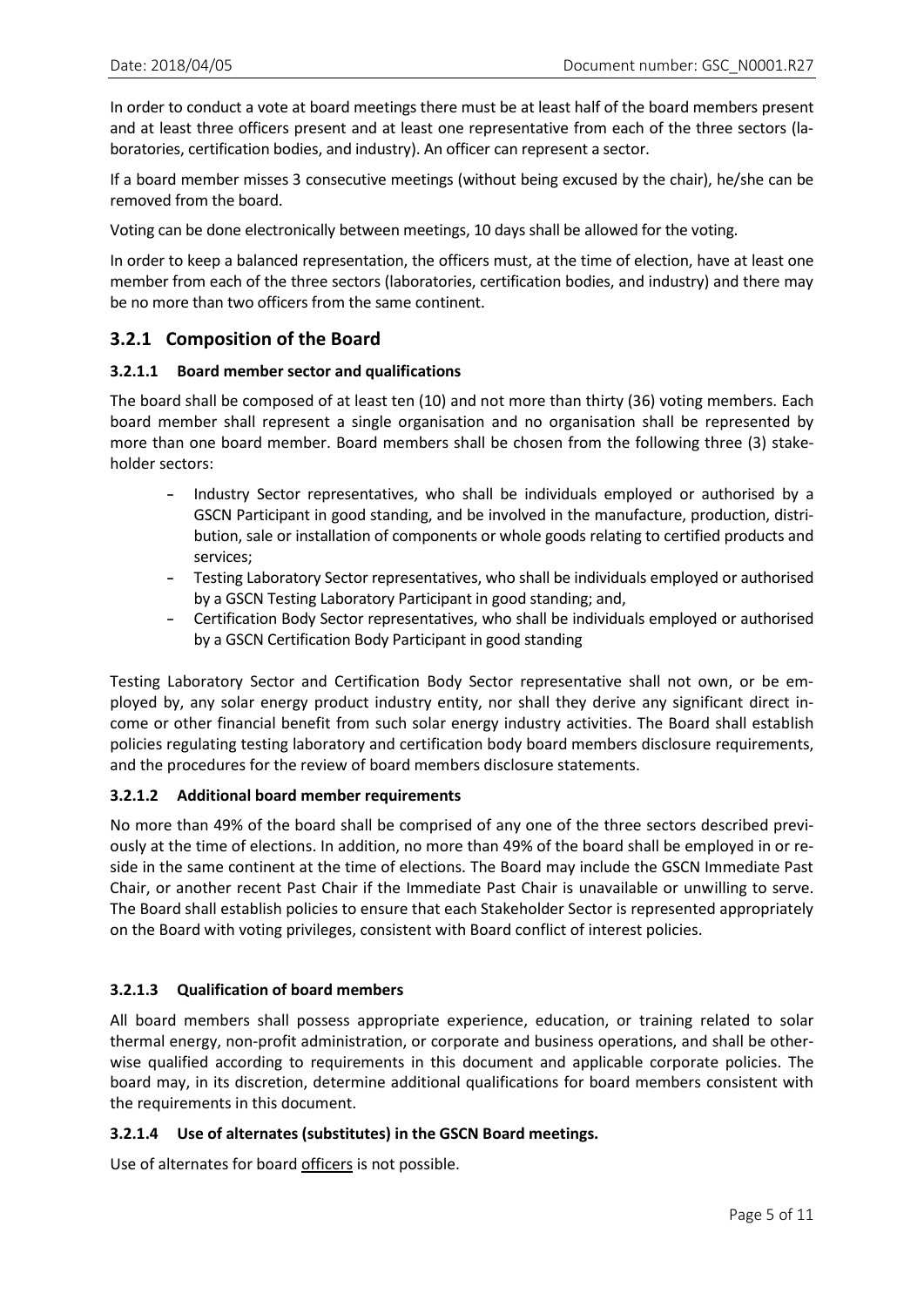For other board members it is possible if the alternate present to the GSCN manager and the Chairman (at least one day before the board meeting) a letter or an email from the elected board member stating that:

- <name of alternate> will represent and vote on behalf of <name of board member> at the board meeting <date>
- <name of alternate> will have full authority to speak and vote on behalf of <name of board member> in matters dealt with in the agenda for the board meeting <date> and other related matters
- no board member or alternate shall have more than one vote

*Note: Resolutions and decisions made in the presence of alternates have the same binding character as if they had been made in the presence of ordinary board members*

#### **3.2.2 Duties and functions of the Board**

#### **3.2.2.1 General Authority**

GSCN shall be governed by the board, which shall carry out the purposes and objectives of the Network. The board shall manage, control, and supervise the business, activities, property, funds, and other affairs of the Network. The board shall, if appropriate and possible: uphold and execute the purposes of the Network; appoint and remunerate agents and employees; disburse funds of the Network; purchase, sell, transfer and establish and adopt such policies, rules, and regulations for the conduct of its business or any other lawful activities deemed necessary to further the purposes of the GSCN, in accordance with these working rules, in their present or amended form, and with any applicable law.

#### **3.2.2.2 Conduct and Limitations of the Board**

The board shall be granted the authority to establish policies and procedures specifying board limitations and conduct, including, but not limited to, the following:

#### 3.2.2.2.1 Compensation for GSCN activities

Unless authorized by applicable law, board members, including officers, shall not receive any compensation, or other tangible or financial benefit from any element or activity of, or related to, the GSCN, except as reimbursement for actual, reasonable expenses directly associated with such GSCN element or activity, when authorized by the board.

#### 3.2.2.2.2 Confidentiality and conflict of interests

The board shall establish a Confidentiality and Conflict of Interest Policy and Agreement to be accepted and signed by all GSCN board members, Staff, and other representatives, contractors, and agents as a condition of service to the Network.

#### **3.2.3 Manager**

The manager will be responsible for technical work and administration in the GSCN and in its different working groups, communication and marketing activities including the web page [WWW.GSCN.SOLAR.](http://www.gscn.solar/)

#### **3.2.4 Standing Committees and Working Groups**

- Certification bodies working group
- Testing Laboratories working group
- Inspector and Inspection bodies working group
- Industry working group
- Quality assurance committee. Will do the assessment for recognition of operating bodies and make recommendation to the board. Will be responsible for assuring a harmonized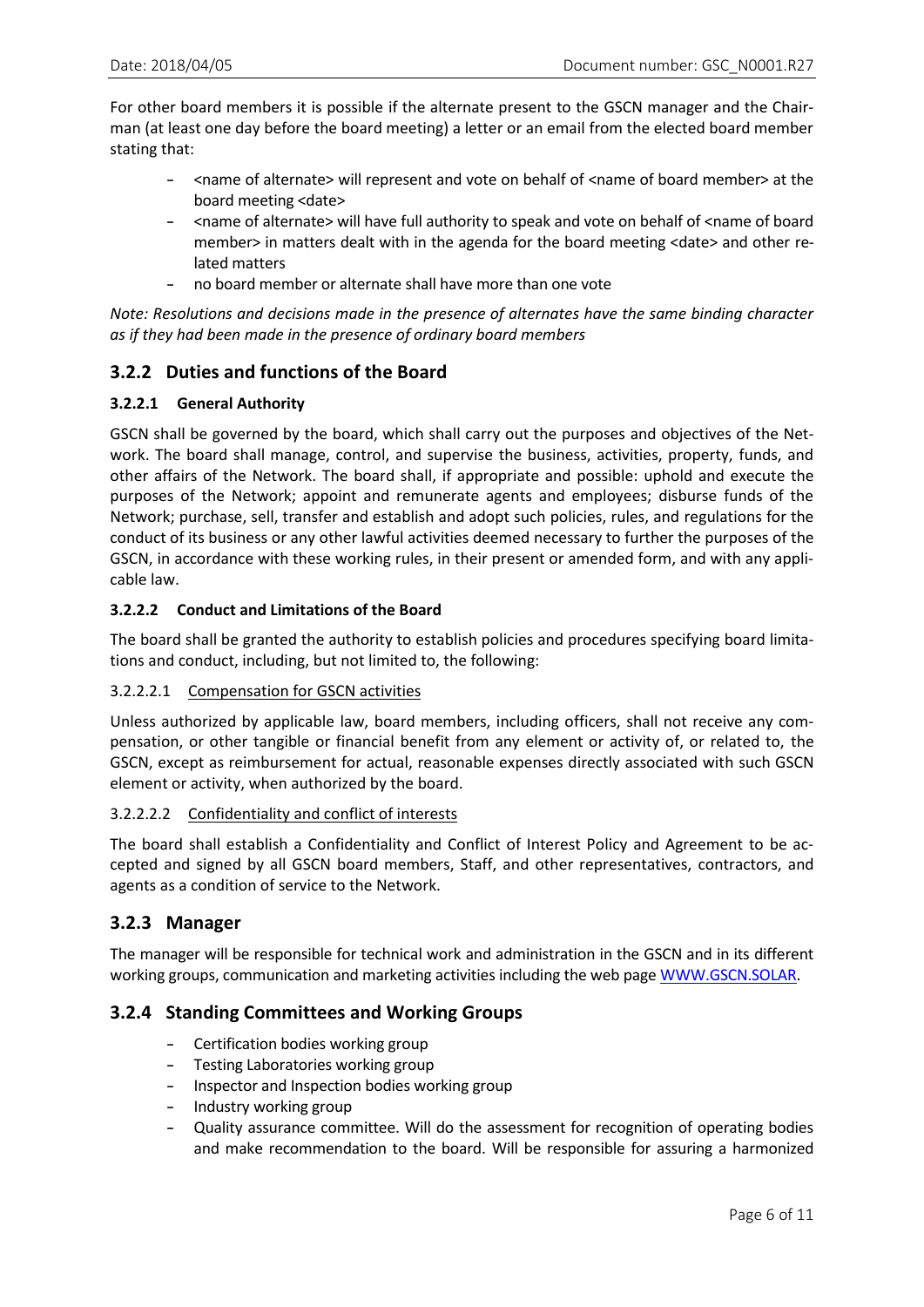level of quality and may organize peer auditing. This committee may deal with any appeals or complaints.

For each group there will be a chair. The manager should participate in all meetings of the committees and working groups.

#### **3.2.5 Ad-hoc Working Groups**

In order to solve any issues, specific working groups may be created. In this case, there will always be a leader or chair of the group and the manager should participate.

## **4 Meetings**

### **4.1 Preparation of meetings**

GSCN meetings are organised by the GSCN **manager** and performed by the GSCN chairman on behalf of the GSCN board.

Meeting documents shall be sent out by electronic means.

Deadlines for circulation of the main documents (invitation to the meeting and the first draft agenda) for in person GSCN meetings shall be made available 2 months before the meeting by the GSCN manager. For web meetings one week.

Input to the draft agenda (proposals for decisions/resolutions or any item to be added) shall be sent to GSCN manager at least 3 weeks before the in person meetings. Final draft agenda shall be circulated at least 2 weeks before the meeting by the GSCN manger.

#### **4.1.1 Guests**

The GSCN Chairman and the GSCN Manager may invite experts from industry or other institutions to give relevant input on issues on the meeting agenda – can include:

- the chairman or a representative of ISO TC 180
- the chairman or a representative of the IEA Solar Heating and Cooling Program
- official representatives of consumers

Any member of the GSCN can propose to the GSCN Chairman and Manager to invite experts for specific items related to the meeting agenda.

### **4.2 Resolutions and decisions**

Resolutions are decisions concerning changes in GSCN working rules.

All proposals for resolutions shall be attached to a proposal for how to include / implement the resolution in the related document, i.e. a revised document showing tracked changes. Proposals for resolutions can be made simply giving a reference to the revised document with the changes implemented.

All proposals for resolutions and decisions shall be sent to GSCN manager at least 3 weeks before a meeting to consider the changes.

### **4.3 Reporting**

The minutes shall be a proper record of all decisions and resolutions of the meeting.

All resolutions are reported in the GSCN meeting minutes and shall be marked: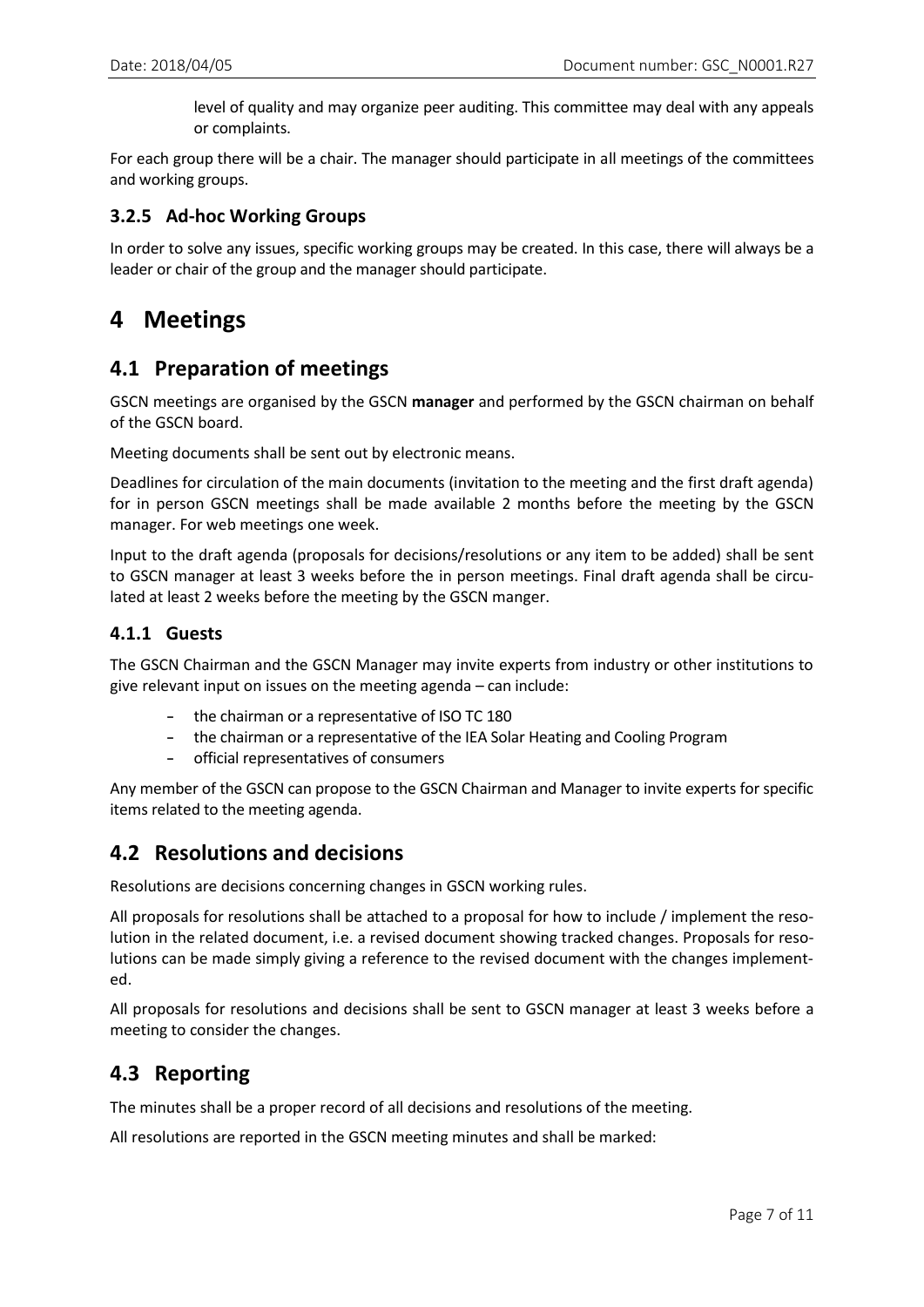"Resolution Mx.Ry.year -Title", with

 $x =$  number of meeting, y = number of resolution, year = year when the resolution was taken; Title = the title of the resolution.

The related document shall be revised according to agreed proposal and should be published within two weeks.

The draft minutes of the meeting shall be circulated not later than 4 weeks after the meeting.

The minutes will be considered as approved if there are no significant comments sent to the GSCN Manager and Chairman within 30 days after having been sent out. Final approval of the minutes will be done formally at the following GSCN meeting.

A list of all principle decisions of the GSCN - which are not resolutions according to 5.2 - will be made available via the GSCN decision list in the public accessible area of the website of the Global Solar Certification Network.

The approved minutes of the meetings and all other official GSCN documents (documents with a GSCN number) will be made available in the restricted area of the website of the Global Solar Certification Network.

# **5 Voting and voting rights of the GSCN**

## **5.1 General**

In all cases where a decision or resolution is required, every effort shall be made to reach consensus.

When necessary, a decision or resolution may be reached by voting: either by a show of hands and/or using an electronic ballot system during the meeting or by correspondence (within specified time) after the meeting in combination with an electronic ballot system.

## **5.2 Voting preconditions**

Voting at meetings is only possible

- at ordinary meetings if more than 33 % of the members are present (physically or electronically) and representation of all sectors
- if the items (together with supporting documentation) were mentioned on the final draft agenda

When a resolution or decision is taken by vote, only GSCN active members in good standing may vote. Passive members and invited guests have no voting rights.

Each member of the GSCN attending the meeting personally or electronically has **one** vote. The formal vote can be made by showing hands and / or using an electronic ballot system.

In case of a formal voting all votes (positive, negative and abstentions) shall be counted.

The GSCN Chairman does not vote unless there is a tie and a tie-breaking vote is necessary.

Abstentions shall not be counted as a vote for the determination of the majority.

Every participant is considered as member of one (1) of the following "sectors". Nobody is allowed to be member of more than one sector.

– Certification bodies (20%)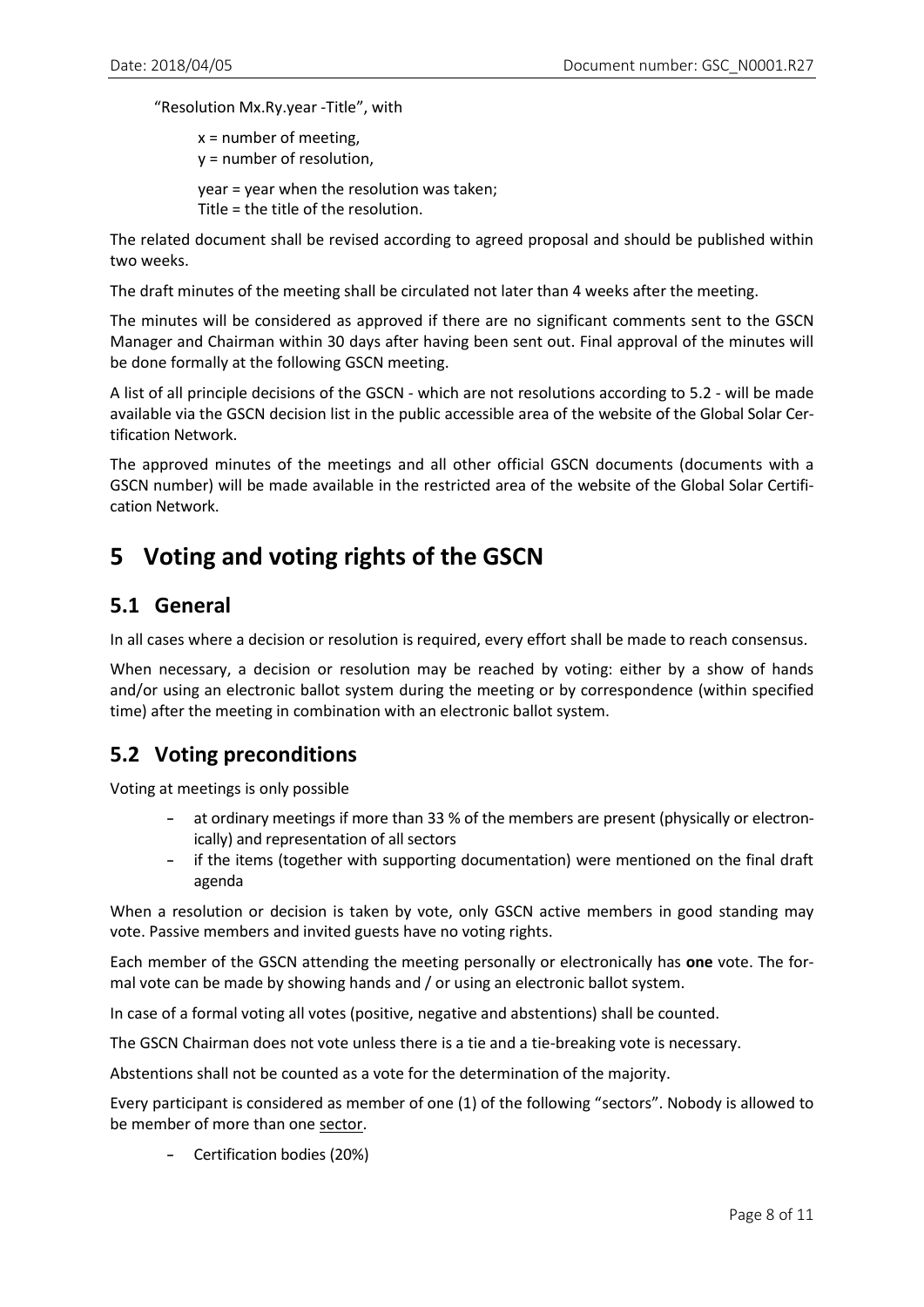- Testing laboratories (20%
- Industry representatives (40%)
- Inspectors and Inspection bodies (20%)

Number in brackets indicates the weighting of the sector votes – each sectors voting is multiplied with this factor.

## **5.3 Voting rules at the GSCN meetings**

For all resolutions and decision, a simple majority of all the voters is required.

## **5.4 Voting rules between GSCN meetings**

In between the meetings decisions may be taken by electronic vote using an internet based electronic ballot system. However, no Electronic Vote Procedure may be initiated if the closing date of the vote may fall within less than two month before a scheduled GSCN meeting.

Electronic votes, initiated by the GSCN Chairman will be conducted and managed by the GSCN manager.

# **6 Use of logo**

The logo (see fig.1) is used in the following way:

- All active members i.e. recognized operating bodies plus manufacturers having active membership, can show the logo together with company name at company web sites and in other company promotional material
- GSCN web site and other GSCN promotional material can show the logo
- Any use of the logo, which could indicate that the logo is a product certification mark is not allowed. Hence, it is not allowed to use logo on products nor in connection with description/promotion of products
- The GSCN logo is given in latest version of GSC\_N0019. GSCN logos shall be based on direct copies of GSC\_N0019. The logo may be resized, but the text shall still be legible/readable. Latest versions of the logo from the GSCN manager
- Complaints on incorrect use of logo shall be given to the manager in written form including an illustration how the logo is used. The manager will put the issue on a board meeting together with a proposal for a decision



Figure 1. Logo of the Global Solar Certification Network.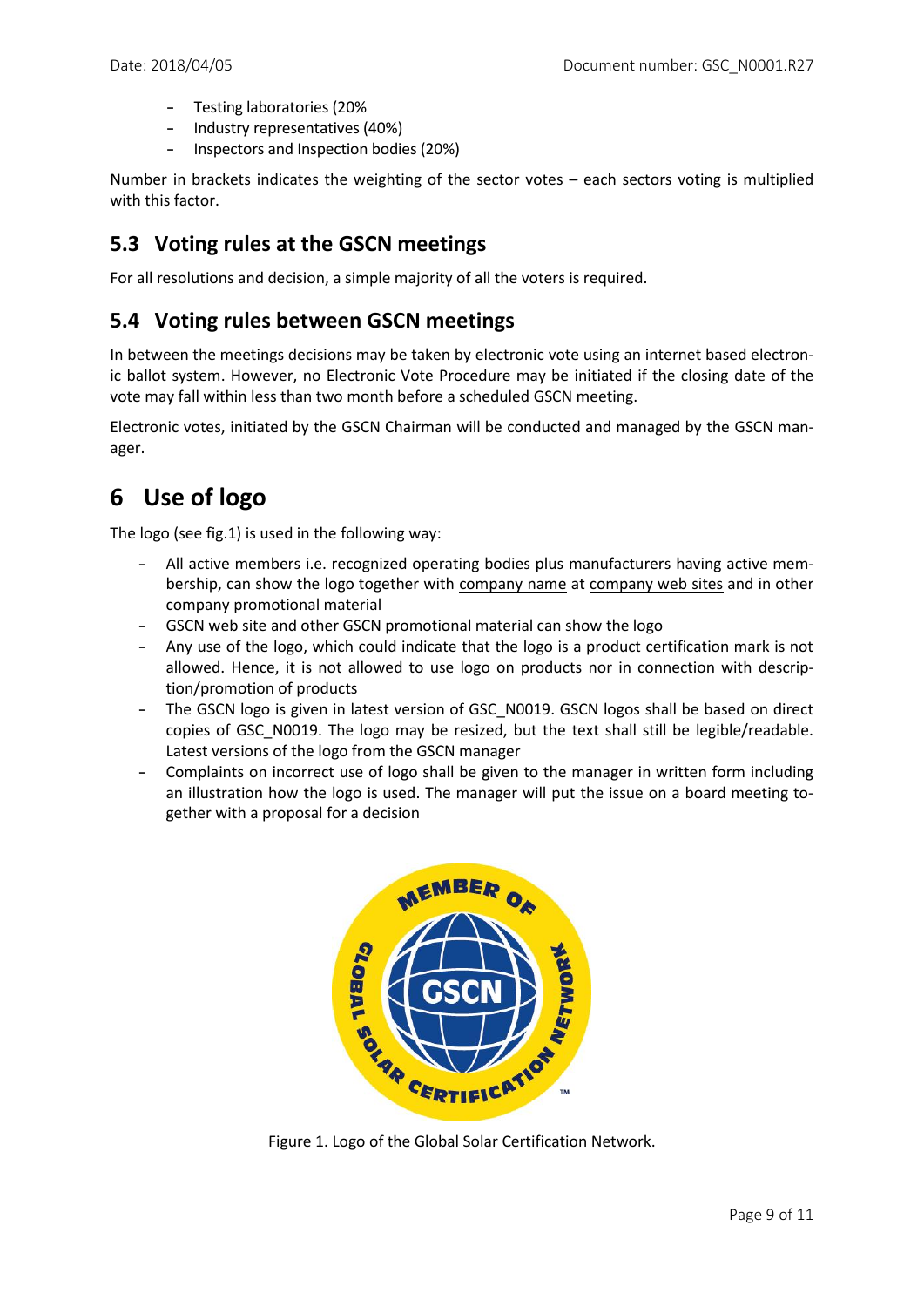# **7 Confidentiality**

All parties involved in the GSCN shall maintain confidentiality of the information obtained in the course of conformity assessment procedures and from test and inspection reports, unless written consent is given by the manufacturer and by the certification bodies involved.

# **8 Financing of GSCN**

The participation in the Network may involve a fee to be paid annually to the Network as given in Annex D "Fees for the Global Solar Certification Network".

Listing on the GSCN website of certification bodies, test labs and inspectors may involve a fee to be paid annually to the Network.

The payments are to be transferred – based on invoices – to the GSCN treasurer.

The income from these fees shall cover the activities of the GSCN.

It will be possible to have other income from projects and sponsorships on the condition that the Board approves these conditions.

Fees for the next financial year are determined at the annual GSCN meeting.

The GSCN manager shall be paid from the fees and other income.

The GSCN treasurer will prepare annual financial reports to be distributed to the voting members.